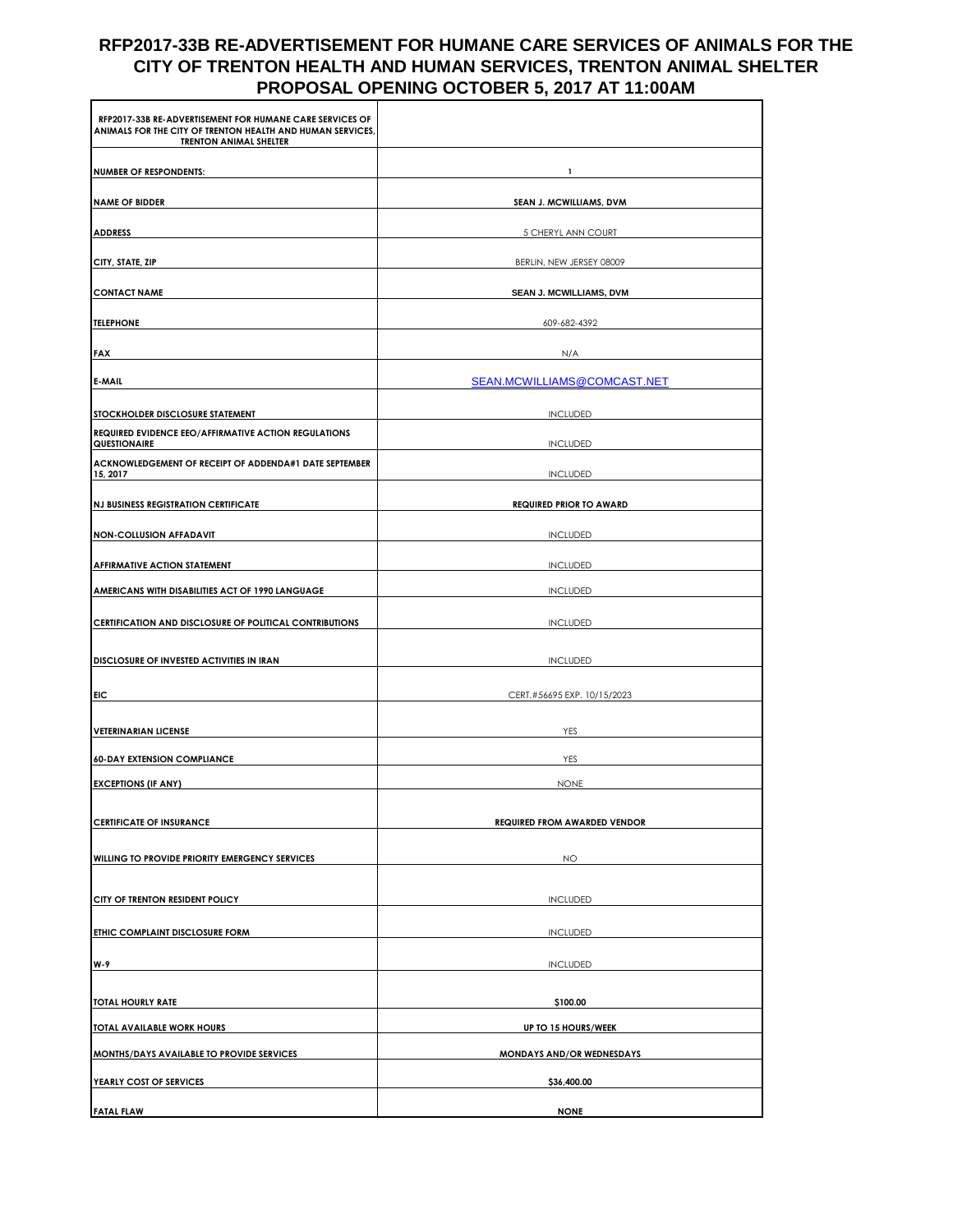City of Trenton Division of Purchasing 319 East State St Trenton, NJ 08608

3 October 2017

RFP 2017-33

This is an official Price Proposal for services under the Humane Care of Animals at the Trenton Animal Shelter (also known as the Bureau of Humane Law Enforcement & Animal Services).

I propose to provide services once weekly on average, with factored exceptions including the shelter being closed for certain holidays or the occasional need to come on an additional day during the week as dictated by the needs of the shelter and staff.

The hourly rate for such services will be \$100.00 and I anticipate an average of 7 billable hours per day that I am present at the Trenton Animal Shelter. If I am at the shelter for 7 hours per week and I am present every week, the yearly cost of services would be \$36,400.00.

Regards,

5m Wurden

Séan J. McWilliams, DVM 5 Cheryl Ann Ct Berlin, NJ 08009 sean.mcwilliams@comcast.net  $(609) 682 - 4392$